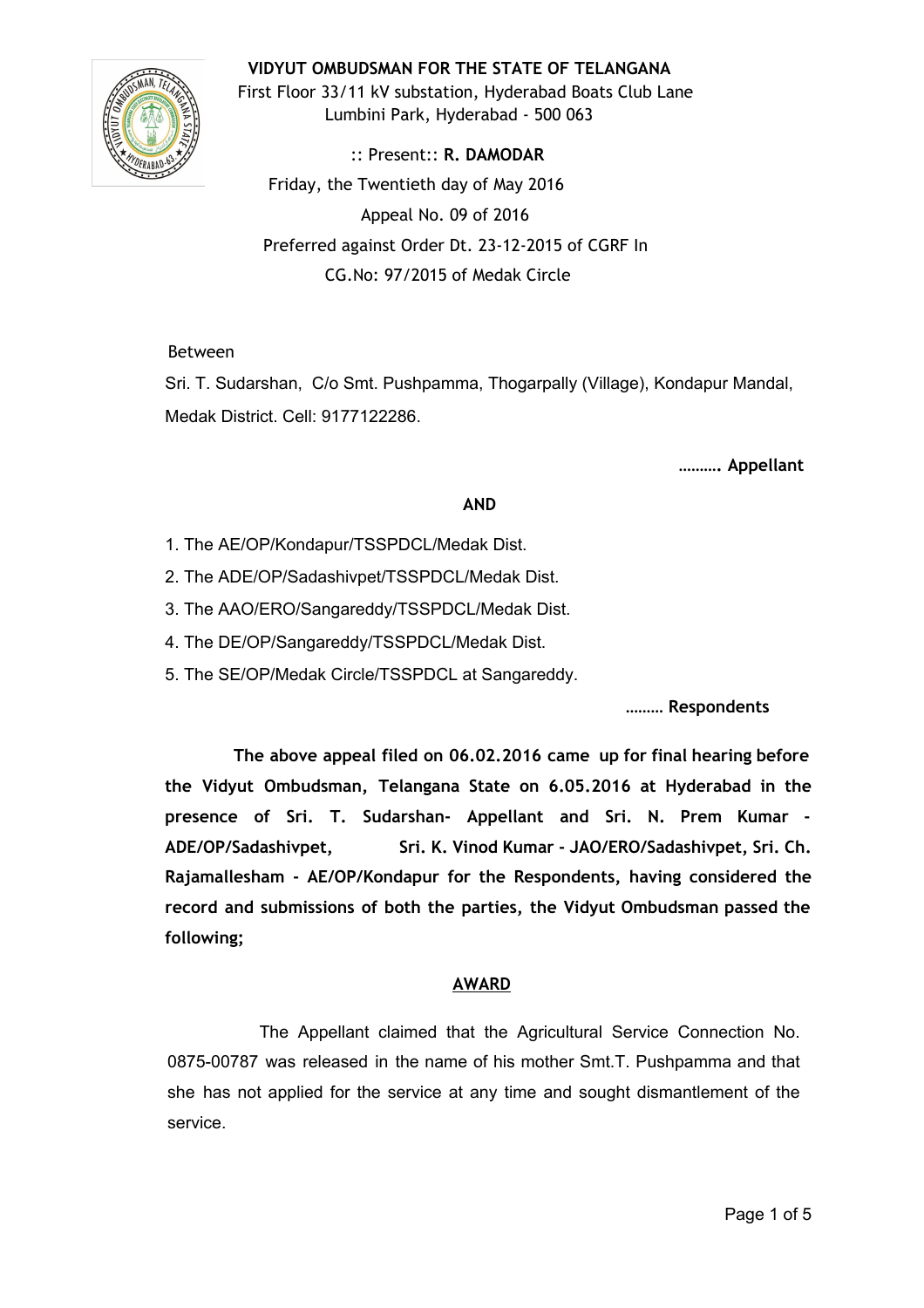2. The 1st Respondent AE/OP/kondapur submitted a report before CGRF stating that Smt T. Pushpamma has applied for Agricultural five HP service in Sadasivpet consumer service center through her application No. 8232849 dt 1.9.2005 along with a Demand Draft No.806814 dt 31.8.2005 for Rs 5725/ with PCB No. 92780 dt 1.9.2005 and that the service was released in the name of T.Pushpamma W/o T.Samuel, Thogarpally village. He also stated that the Appellant's family have another five service connections totaling six Service Connections in their fields. He stated that at present the Appellant's family have been using only five services out of six services. The four services out of five are in the name of Sri. T.Samuel.

3. On behalf of the Appellant, Sri. T. Elisha son of T.Samuel stated that the Service Connection does not belong to his mother. The 1st Respondent stated that the present service connection belonging to Smt.T.Pushpamma and her family, and they have been using six agricultural services earlier and that now they are using only five services.

4. After hearing and consideration of the material on record, the CGRF directed dismantlement of the service by duly following the departmental procedure through the impugned orders and whether the appellant is entitled to such dismantlement through the impugned orders.

5. Aggrieved and not satisfied with the impugned orders, the appellant preferred the present appeal stating that they got five borewells dug and by fixing a pipeline to draw water through this pipeline from these five lines they were cultivating the land. Suddenly, in their absence, the Appellant claimed that the respondents got the motor starters removed. When the Appellant and others pleaded with the 1st respondent AE, he demanded payment of the entire dues for restoring the supply and that in spite of the appellant pleading with the 1st Respondent that they have not secured the Service Connection in the name of their mother, they went without any response and as a matter of revenge, the respondents have taken recourse to the harassment.

6. The 1st respondent filed a report dt 21.2.2016 in the Appeal giving details of the six services including that of Smt.T.Pushpamma as follows.

| SI.NO | <b>SC.No</b> | <b>Name</b> |
|-------|--------------|-------------|
|       | 0875 00787   | T.Pushpamma |
| 2     | 0875 00514   | T.Samuel    |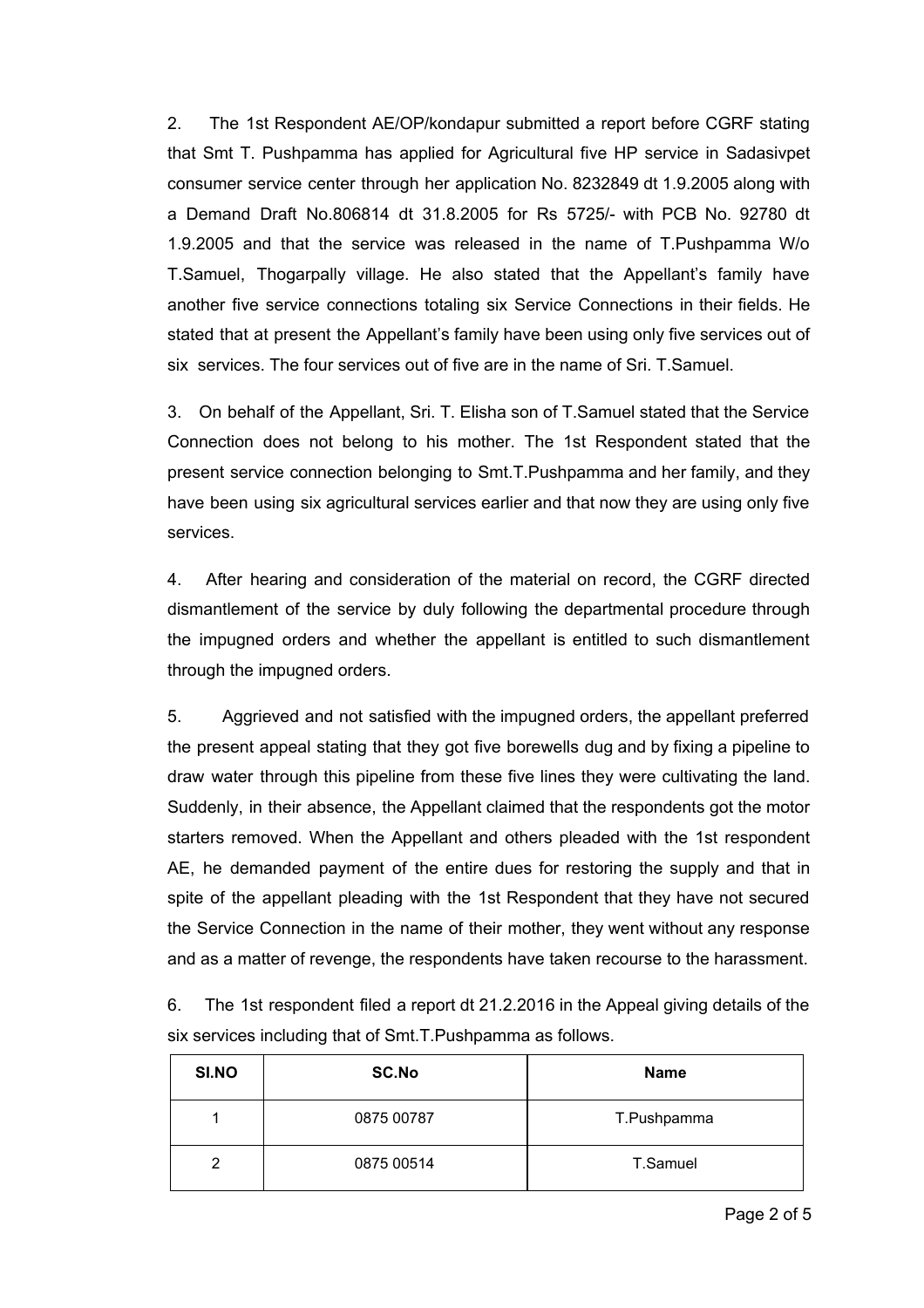| 3 | 0875 00571 | T.Samuel (Domestic) |
|---|------------|---------------------|
| 4 | 0875 00333 | T.Samuel            |
| 5 | 0875 00407 | T.Samuel            |
| 6 | 0875 00392 | DEE APSIDC          |

7. The 1st Respondent reported further that the consumers shift their Service Connection on their own when a borewell get's dry or if any borewell is shifted to a new place, without any permission.

8. The 3rd Respondent submitted that Smt .T. Pushpamma has applied for Agricultural Service Connection for five hp service connection by depositing a demand draft No. 806814 dt 31.8.2005 in her name for Rs 5,725/- and after receipt of the demand draft, the SC No. 0875 00787 was released in the name of Smt T.Pushpamma.

9. Efforts made to bring a settlement has not succeeded, because of the respective

stand of both the parties.

10. On hearing and consideration of the material on record, the following issue arise

for determination.

- 1. Whether the Appellant Sri.T.Sudarshan is entitled to dismantlement of SC No.0875 00787 standing in the name of Smt.T.Pushpamma?
- 2. Whether the impugned orders are liable to be set aside?

# **Issues 1 & 2**

11. The Appellant is obviously son of Smt.T Pushpamma. The Appellant claimed that his mother Smt.T.Pushpamma has not applied for any agricultural five hp service connection in Sadasivpet CSC by paying Rs 5725/ by way of DD dt 31.8.2005. The appellant continued to state that his mother has not applied for SC and has not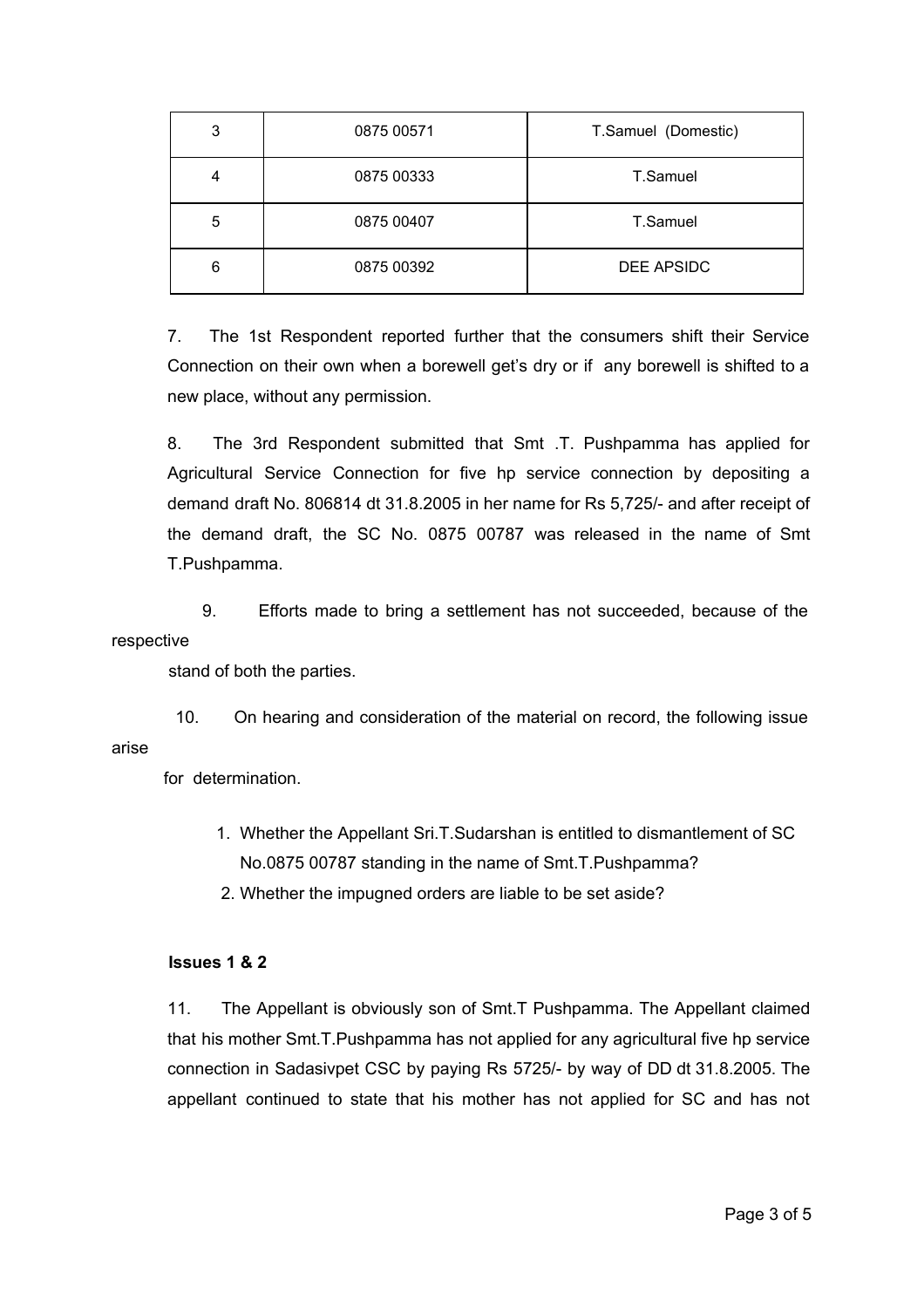deposited any DD with the DISCOM and therefore, sought dismantlement of the Service Connection.

12. Smt T.Pushpamma has separately filed an Appeal No 8 of 2016 seeking similar relief, without explaining how the DD for Rs 5725/- came to be deposited with the respondents.

13. The appellant is not the consumer of the SC No 0875 00787 and he has no authority from Smt.T. Pushpamma to lodge complaint with CGRF or prefer an appeal in this case. Further the respondents filed a report about the consumption, billing , collection and arrears particulars showing the bill due against the SC from July 2009 to Sep 2015 with total arrears as Rs 44,921/.

14. The Appellant failed to prove that he is entitled to file and has the authority to file the present appeal. The Appellant is not the consumer who has been issued the SC No. 0875 00787. He has no locus to file the Appeal especially in view of his mother Smt.T. Pushpamma's Appeal No. 8 of 2016 pending on the same issue.

15. The issue no 2, in view of the finding on issue no 1, is answered setting aside the impugned orders on the ground of the Appeal being not maintainable by a III party, in view of pendency of Appeal no 8/2016 at the instance of Smt . T. Pushpamma, the SC holder who is the mother of the present Appellant.

In the result the appeal fails and it is dismissed.The issue no 1 & 2 are answered in the negative.

TYPED BY CCO, Corrected, Signed & Pronounced on this the 20th day of May, 2016

Sd/‐

### **VIDYUT OMBUDSMAN**

- 1. Sri. T. Sudarshan, C/o Smt. Pushpamma, Thogarpally (Village), Kondapur Mandal, Medak District. Cell: 9177122286.
- 2. The AE/OP/Kondapur/TSSPDCL/Medak Dist.